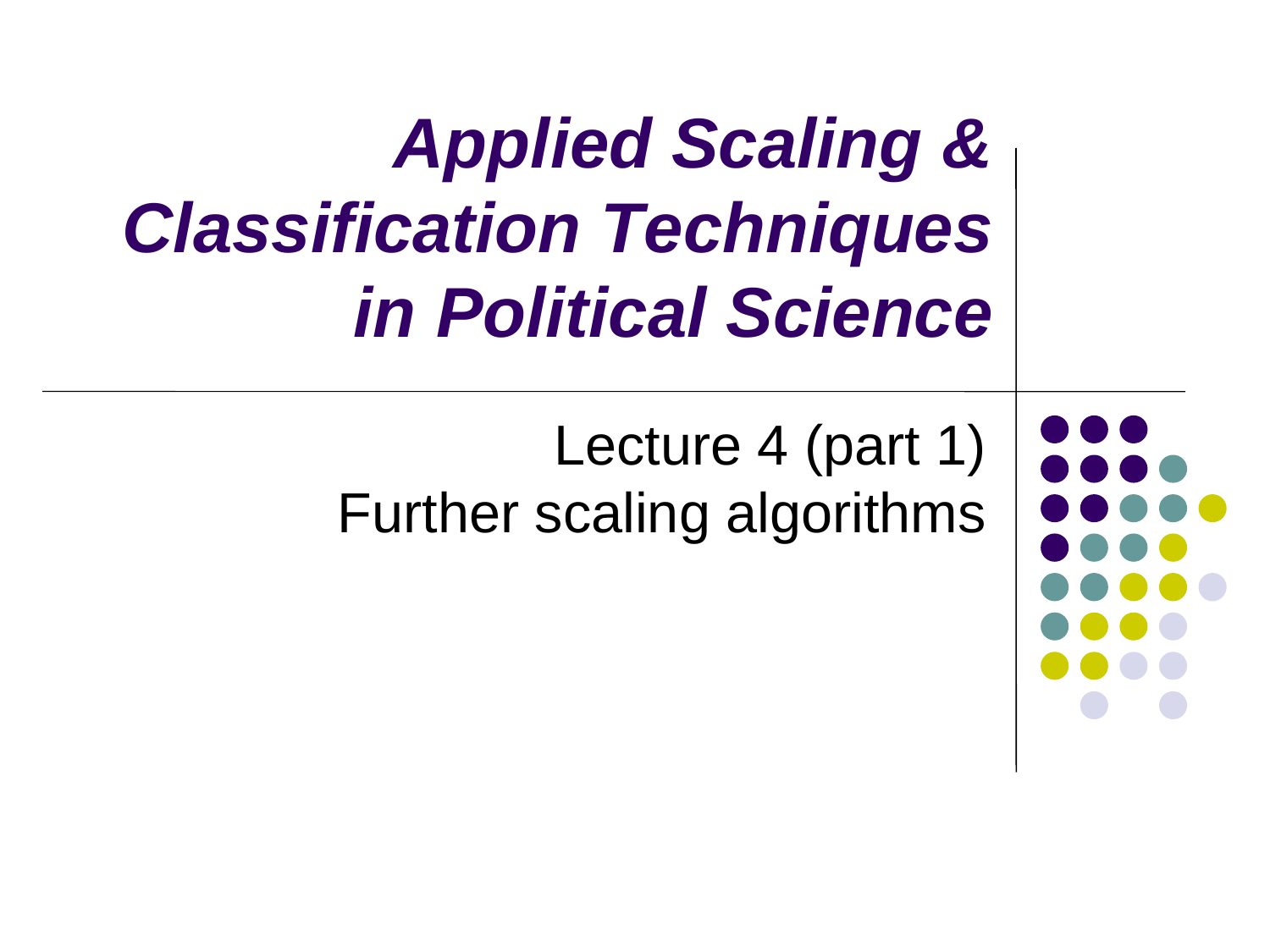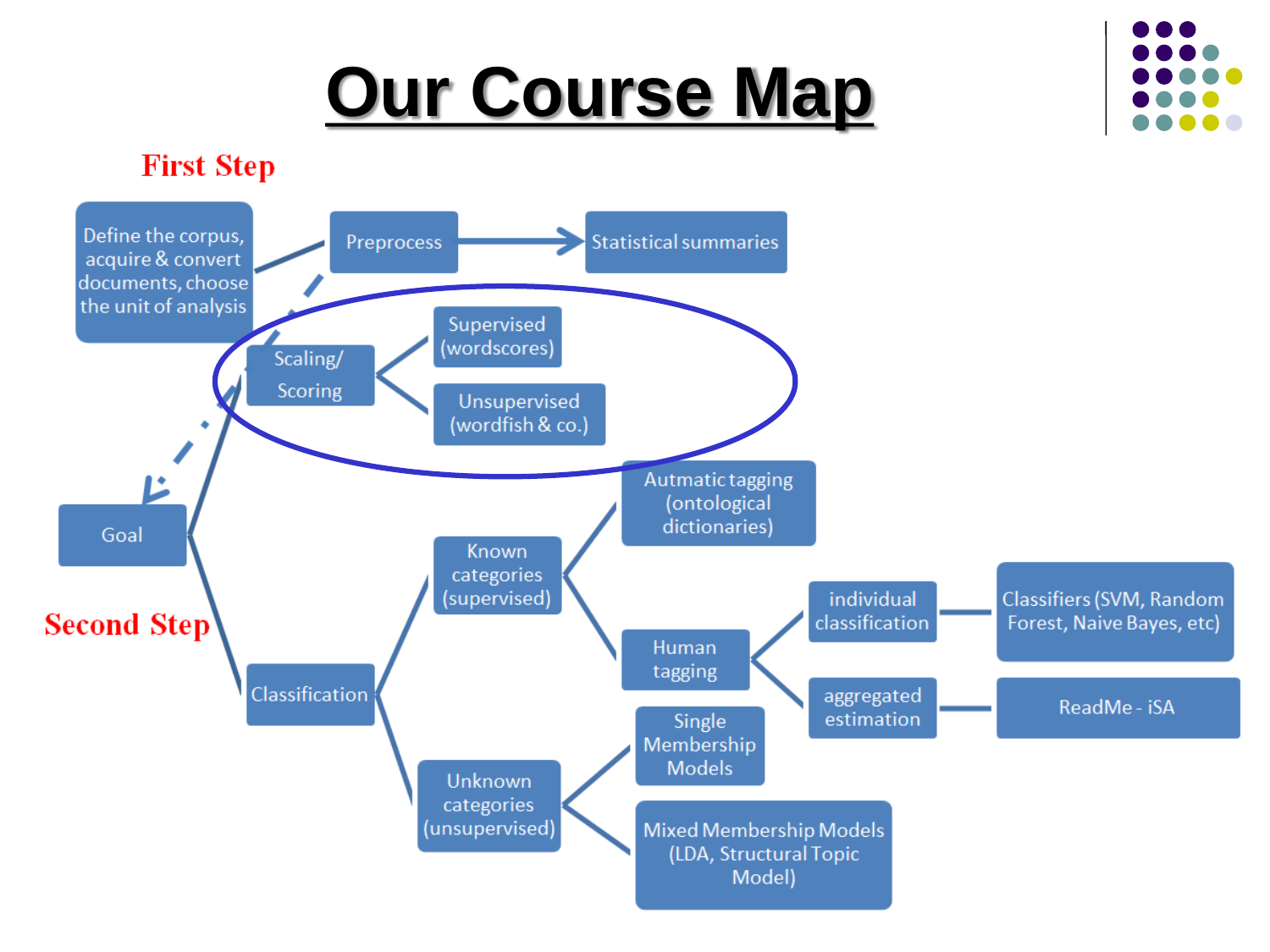

#### **Wordshoal (an extension of Wordfish)**

Suppose you want to scale legislative speeches to infer the position of legislators via an unsupervised scaling method

Political scientists have followed one of the two approaches when attempting to **recover preferences from legislative speeches**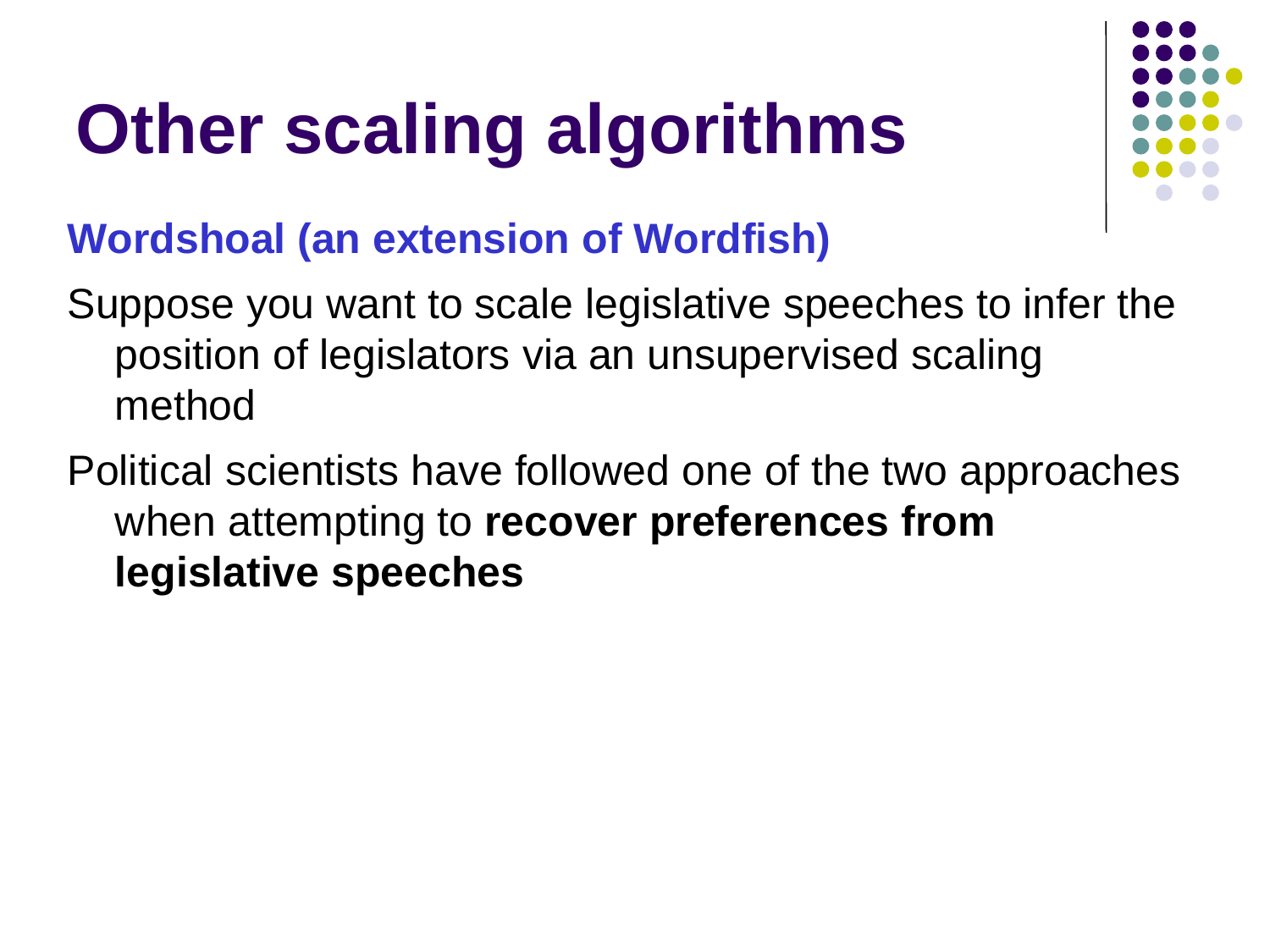

#### **Wordshoal (an extension of Wordfish)**

One approach has been to confine the analysis to speeches on a **single legislative act**, such as a motion of confidence or during the general policy speech of the PM (the approach we saw in the Japanese analysis of legislative speeches via Wordfish)

While this approach (by assumption) holds **topical variation constant**, the resulting estimates are confined to the set of legislators who spoke and **the topic** on which they spoke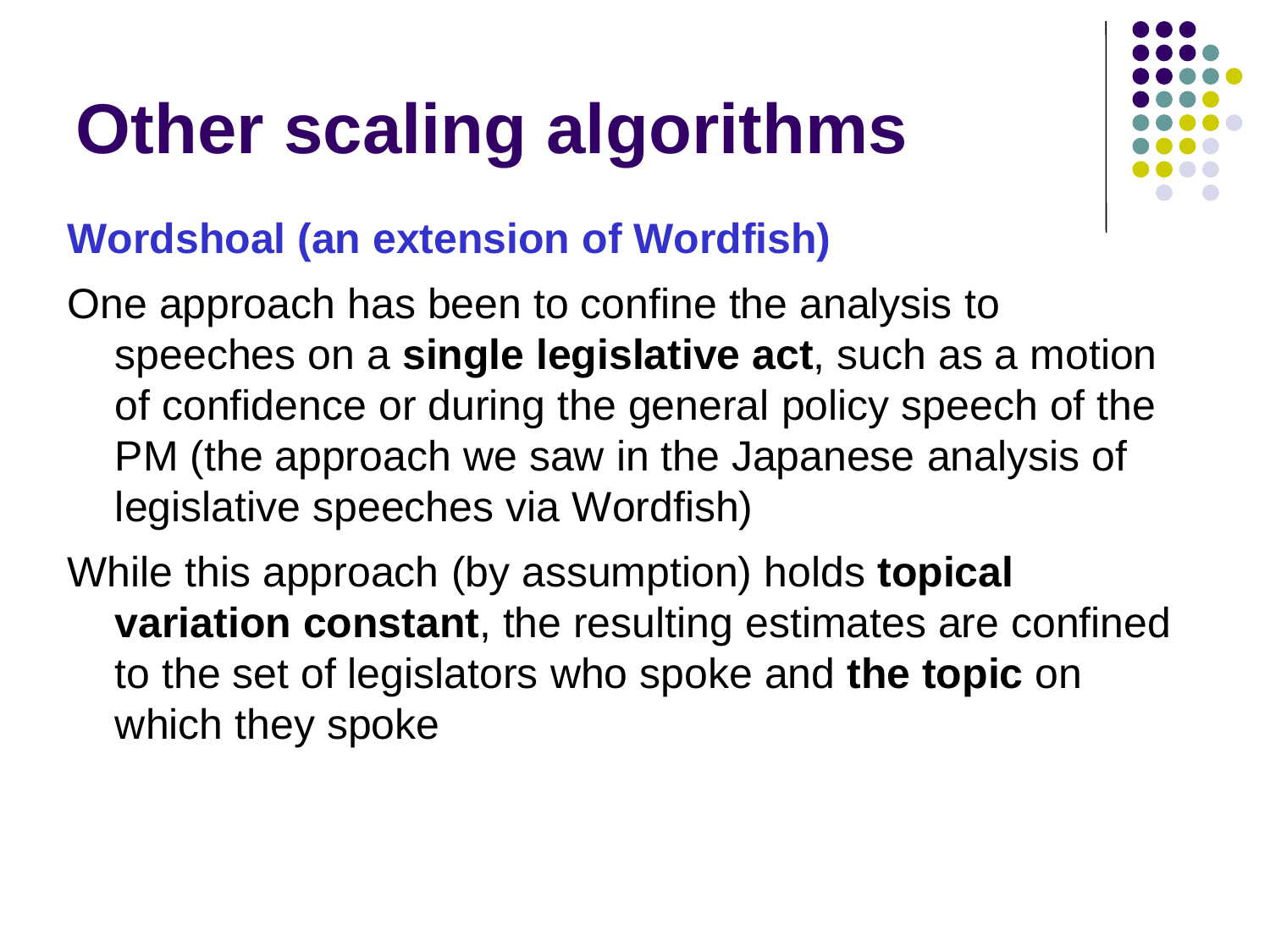

- The opposite approach has been to **combine many speeches over many legislative acts** into a single document for each legislator
- For example, scale speeches from the European Parliament by aggregating contributions across many topics **by national parties**
- By **pooling speeches across many topics**, these authors have implicitly hoped that different parties would each discuss a similar mixture of topics, and therefore topical variation would cancel out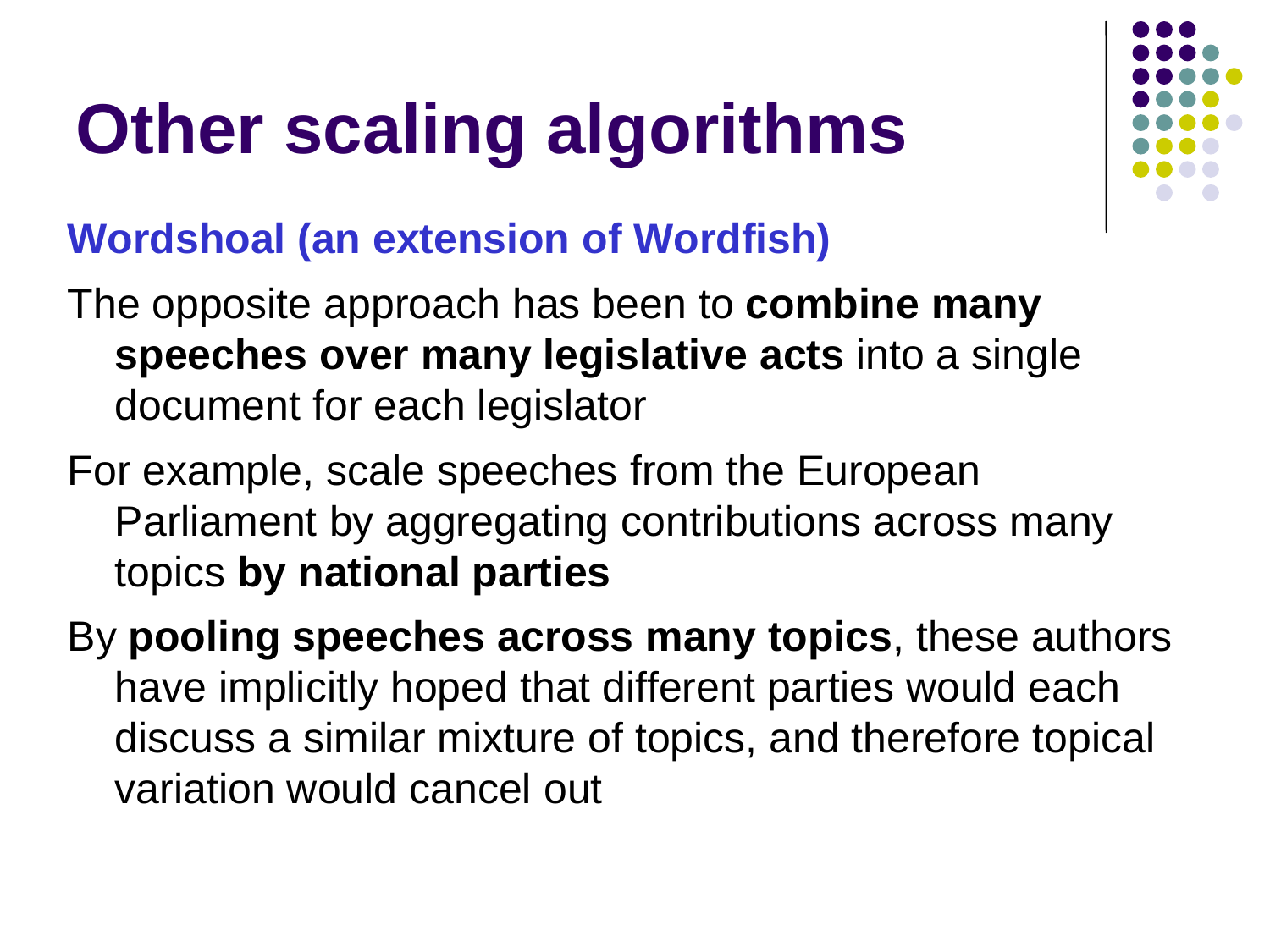

#### **Wordshoal (an extension of Wordfish)**

While this can work at the party level, topical mixes **vary enormously** at the level of individual speakers. How to deal with that?

How to deal with this challenge?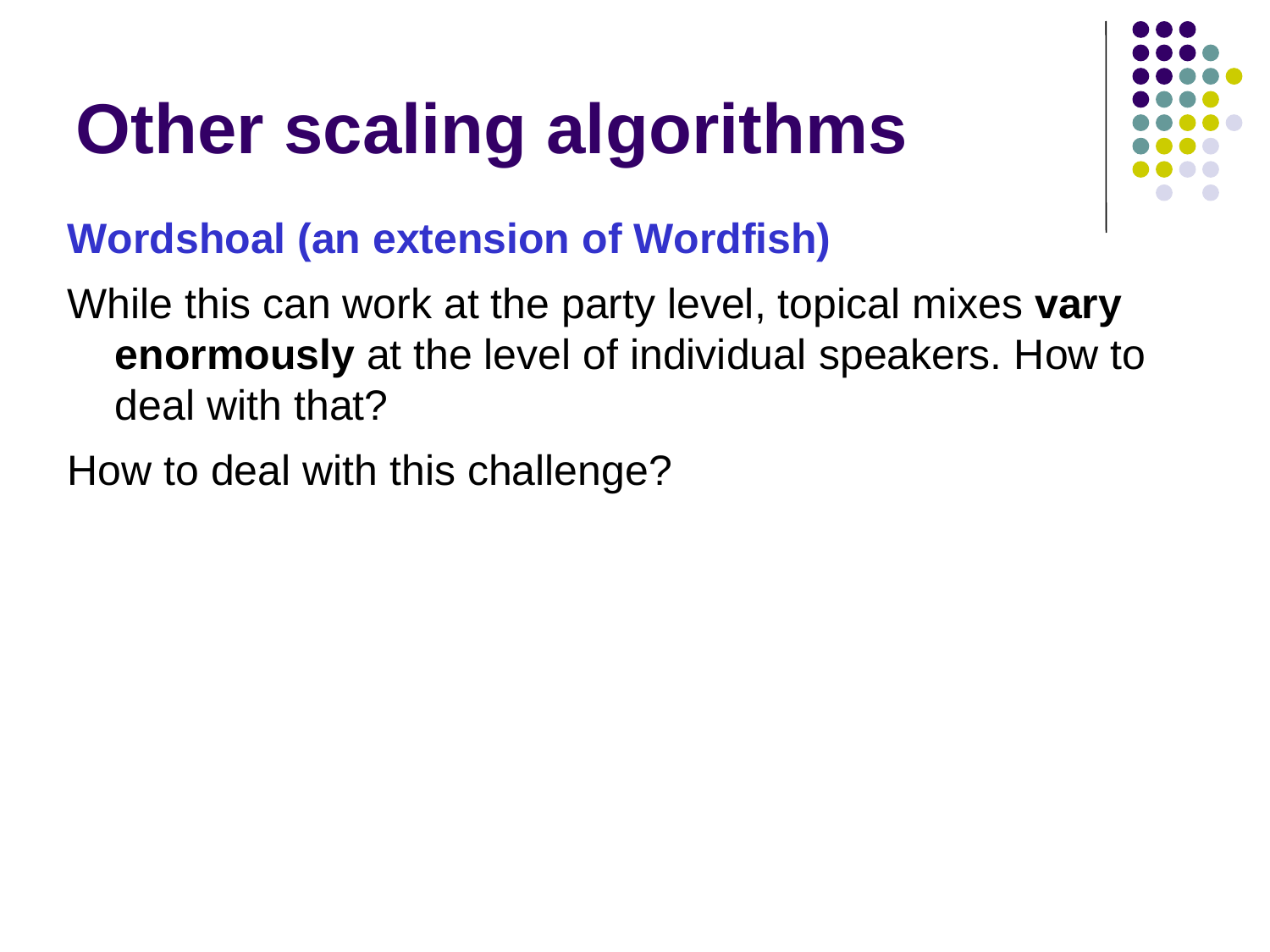

- Wordshoal (a "shoal" is a group of fish, not traveling in the same direction)!
- Wordshoal is based on two stages:
- The first stage uses "Wordfish" to scale word use variation in **each debate separately**
- In the second stage, it uses Bayesian factor analysis to construct a **common scale** from the debate specific positions estimated in the first stage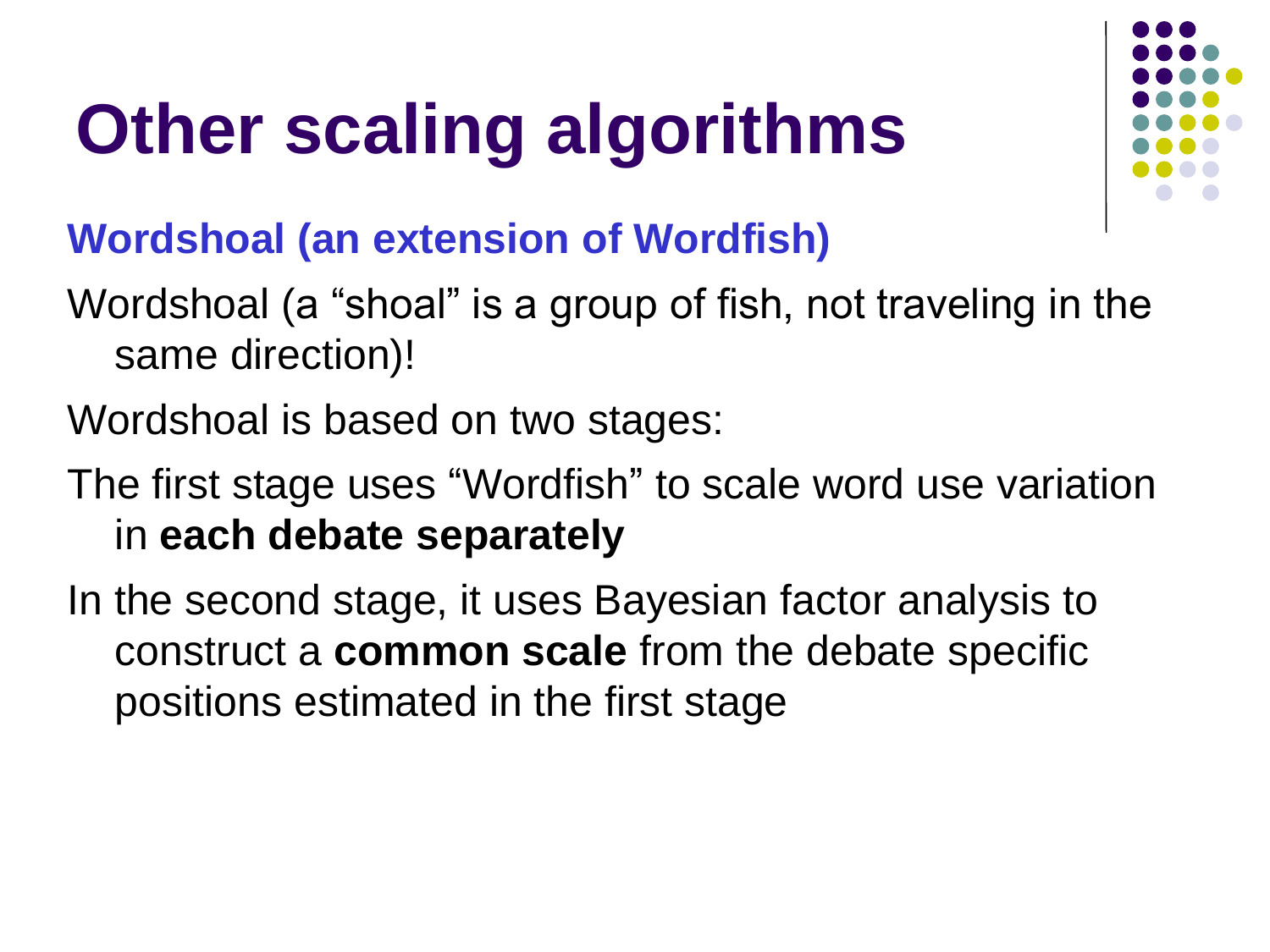

#### **Wordshoal (an extension of Wordfish)**

One of Worshoal's key innovations is that it allows the meaning and **discriminatory power of a given word to vary from debate to debate**

For example, the word "debt" may be important to discriminate speakers in a debate on extending health care, while the same word may have little discriminatory power in a debate on the budget deficit, where it will be used heavily by most speakers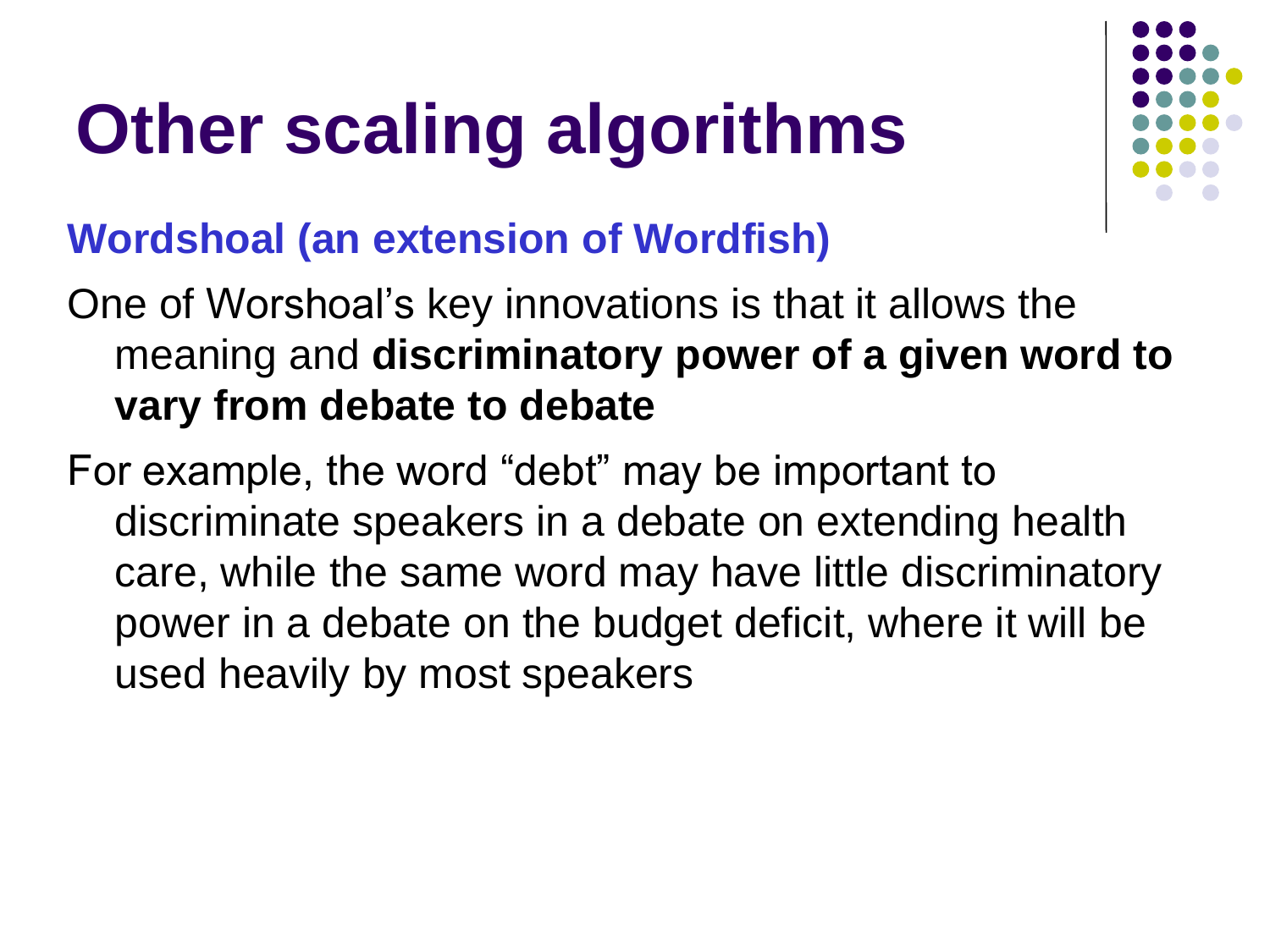

#### **Wordshoal (an extension of Wordfish)**

Because this approach does not rely on word use variation in any single debate to estimate positions on a latent dimension of disagreement, it gains **additional robustness** against other sources of variation in word usage

All we need to discover this latent dimension is for that dimension to have **general predictive power for word use variation** across the set of observed debates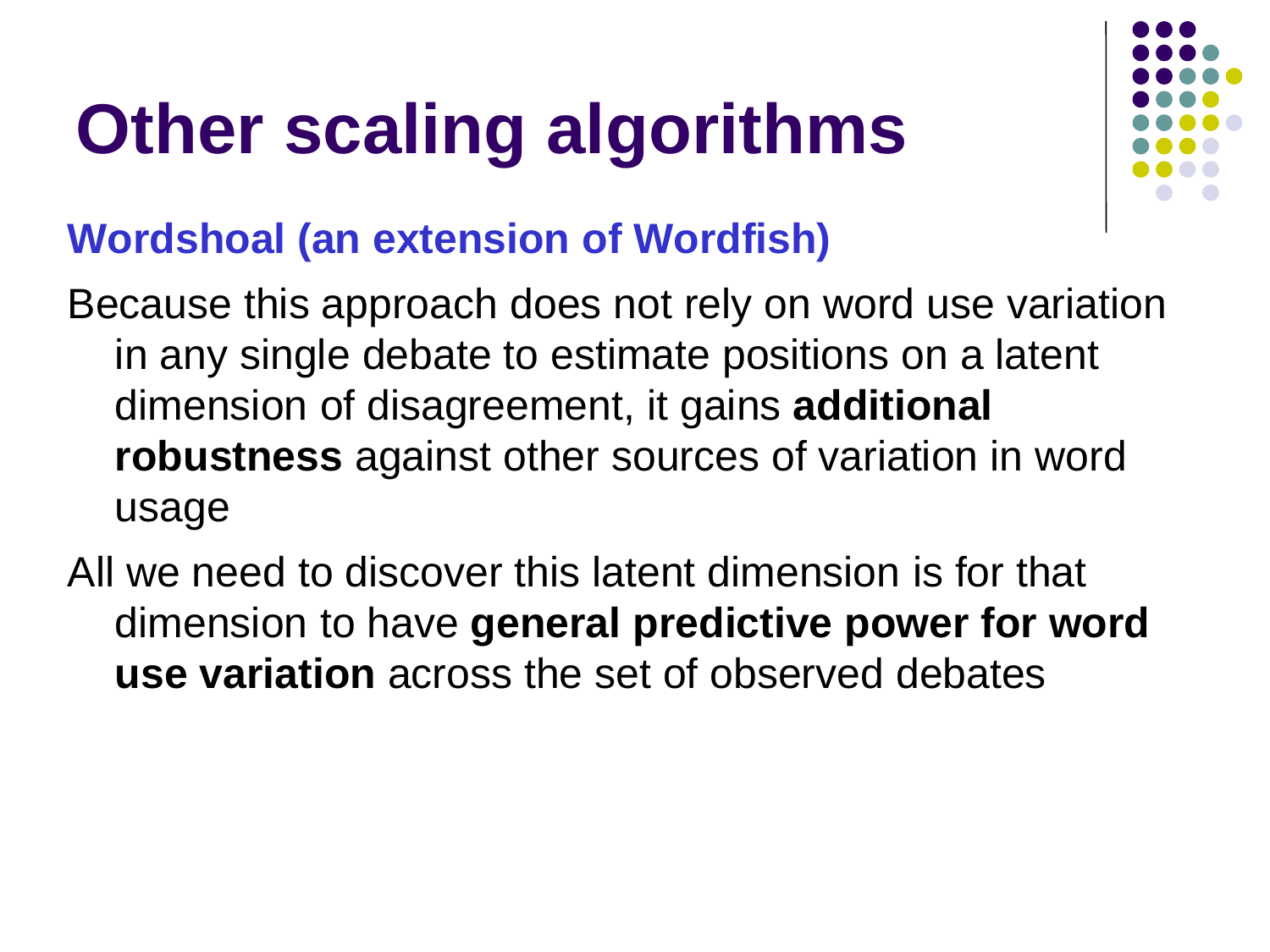

- To stick with our example, Wordshoal allows you to scaling the entire speech corpus of a legislature, producing valid legislator-specific scores on some underlying general dimension(s) that can be used to study, for example, legislative behavior, intra-party politics, and polarization
- This of course is not true only for legislative speeches! Wordshoal is **attractive everytime** you want to analyze several different speeches/documents per-speaker/actor taken in very different contexts (over possible different topics)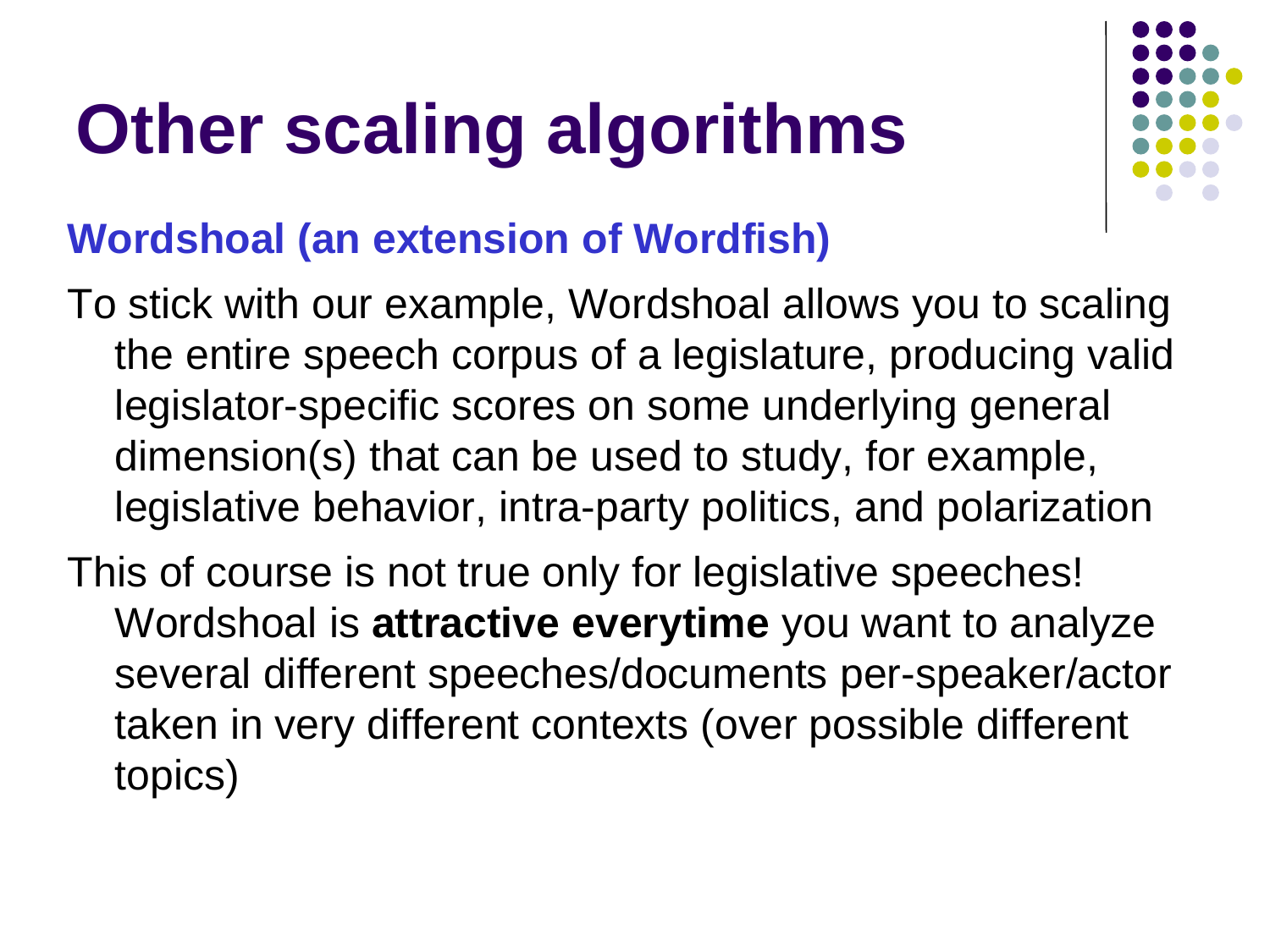

- For example, suppose we have party programs over a long time-period and many elections
- As we saw in the German example, we have a **temporal challenge** here: the language, but ALSO the topics covered in the different elections, will tend to vary. As a result, documents' positions over time could be not reliable!
- How to deal with this challenge? Either going with the strategy we already discussed in Lecture 2 (by reducing the number of features included in the DfM), or using Wordshoal on the entire DfM!!!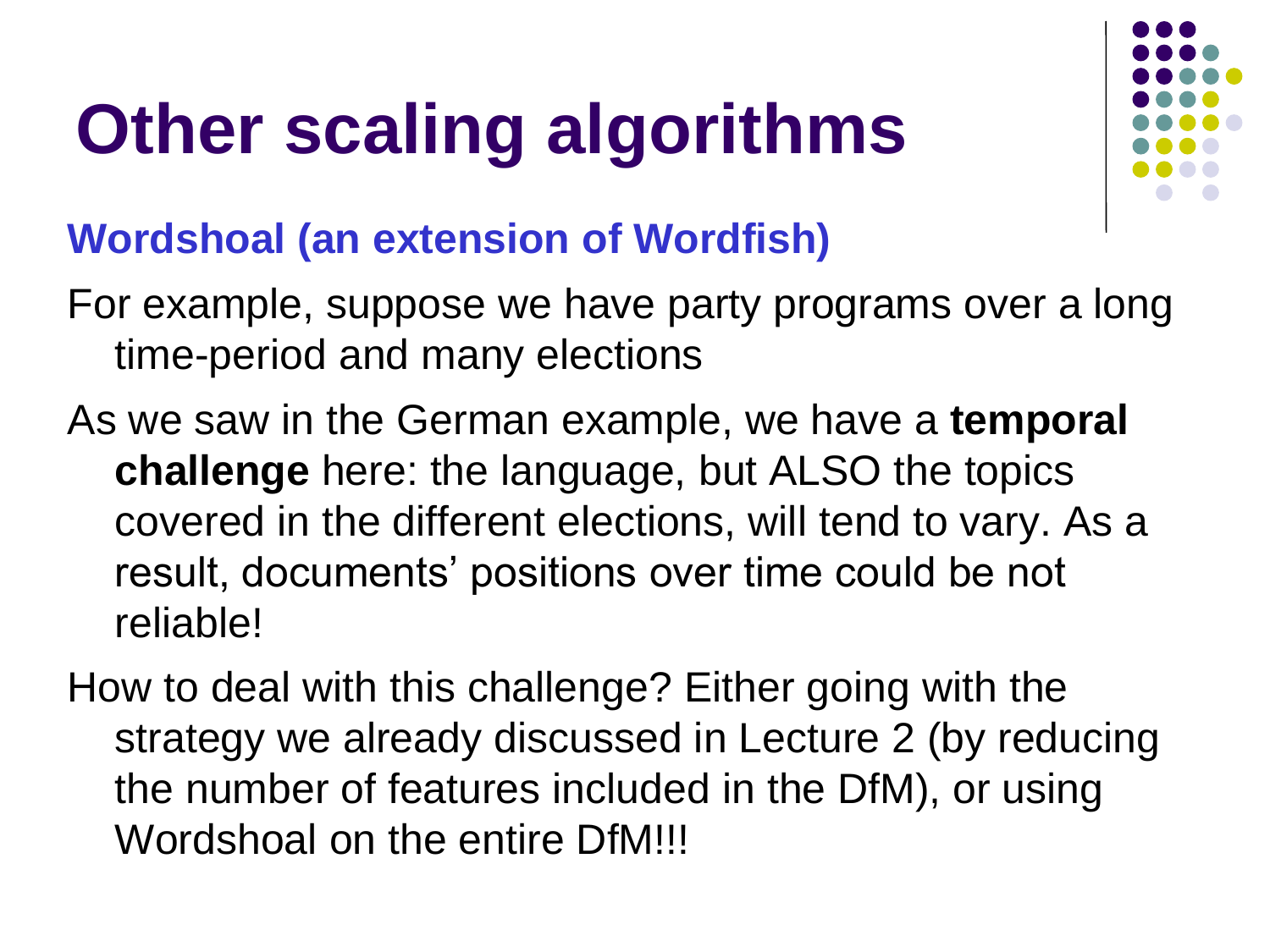

#### **Wordshoal (an extension of Wordfish)**

Lauderdale, Benjamin E., and Alexander Herzog (2016). Measuring Political Positions from Legislative Speech, *Political Analysis* (2016) 24:374–394

devtools::install\_github("kbenoit/wordshoal")

Quanteda command: textmodel wordshoal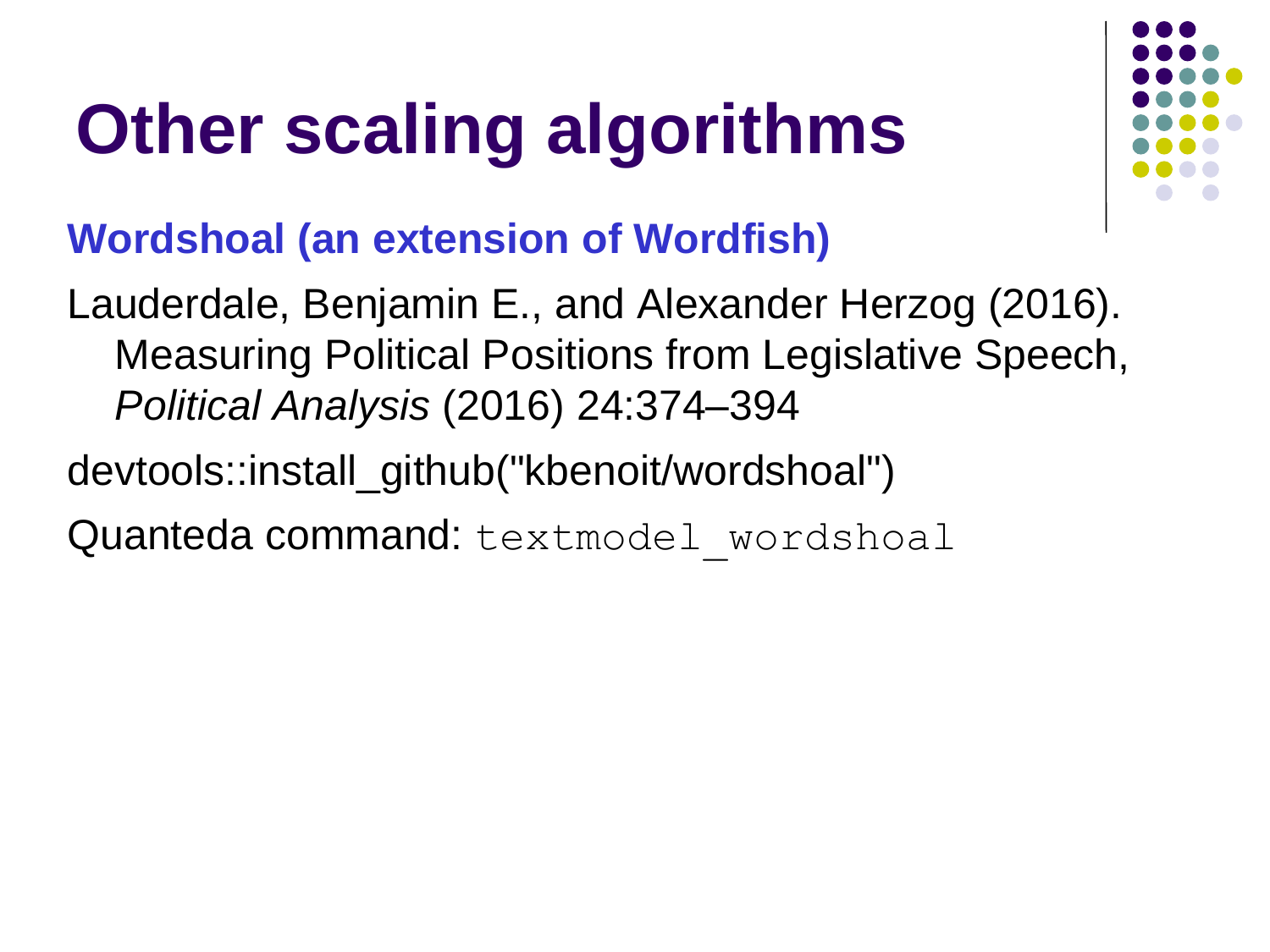

#### **Class affinity (an extension of Wordscores)**

- Class affinity is attractive every time you have a few examples of documents at the extremes of a hypothesized ideological or stylistic spectrum and you want to estimate the probability (the degree of similarity) of your set of documents/texts to belong to one out of two categories (0/1, Government/Opposition, etc.)
- Perry, P.O. & Benoit, K.R. (2017). Scaling Text with the Class Affinity Model. [arXiv:1710.08963 \[stat.ML\]](http://arxiv.org/abs/1710.08963)

Quanteda command: textmodel affinity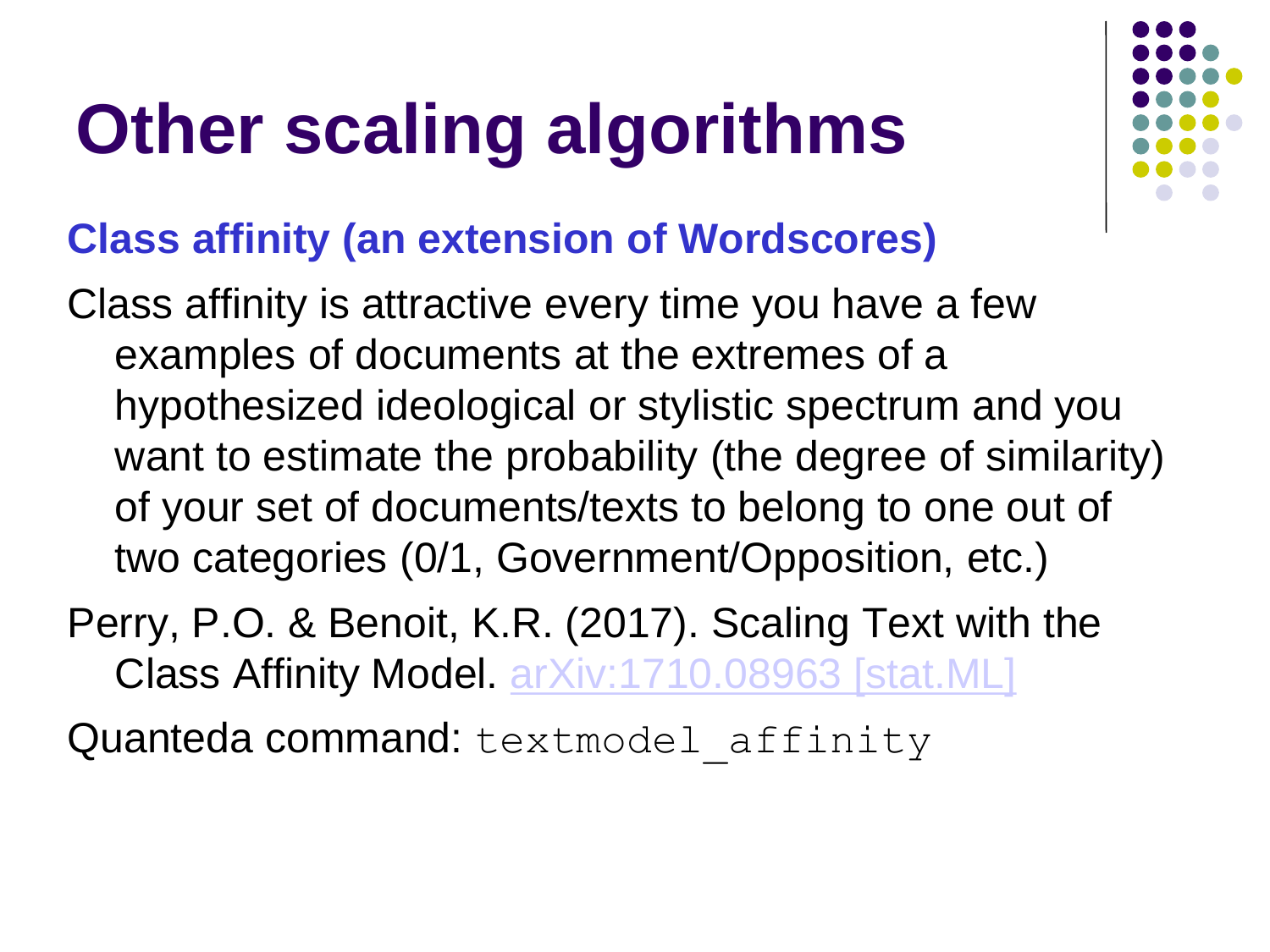

#### **Class affinity (an extension of Wordscores)**

The basic conceptual behind a class affinity model:

- $\checkmark$  Over the course of a speech, for example, a speaker orientation **switches back and forth** between Government mode and Opposition mode
- $\checkmark$  When she is in Government mode, she chooses words in the same manner as the government leadership
- $\checkmark$  Likewise, when she is Opposition mode, she chooses words in the same manner as the opposition leadership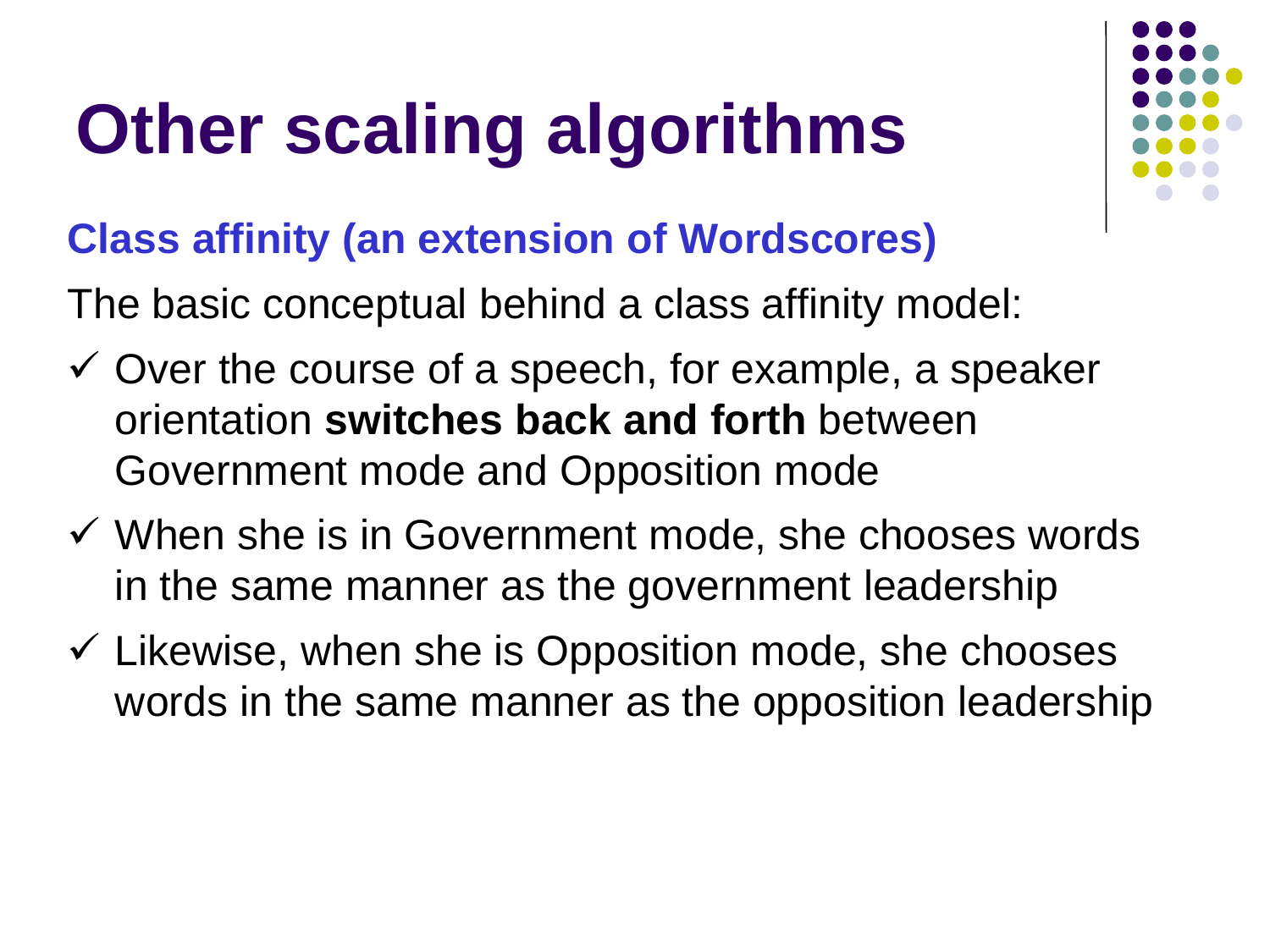

#### **Class affinity (an extension of Wordscores)**

- $\checkmark$  We should therefore place the speaker on the spectrum between the two extremes of pro-government and proopposition according to what **proportion of time she spends in each mode**
- $\checkmark$  In the class affinity framework, this learning step requires not large volumes of training data, but rather texts that are clearly polar examples of each reference class (also **more than ones at each extreme**), to form benchmarks for estimating the other texts' affinities to these classes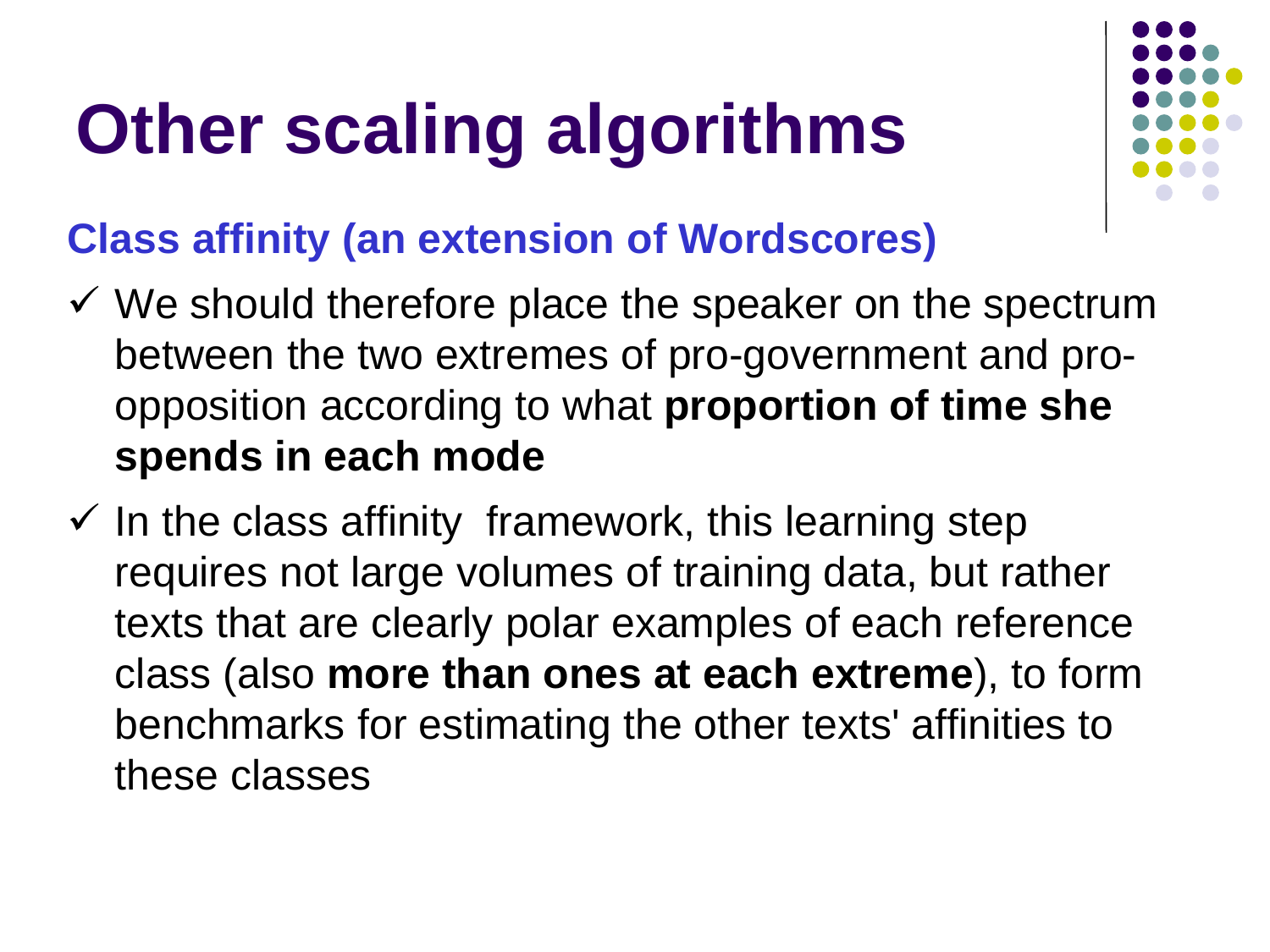

#### **Correspondence Analysis (old stuff, good stuff!)**

- As in principal component analysis, the idea in CA is to reduce the dimensionality of a data matrix and visualize it in a subspace of low-dimensionality
- The data of interest in simple CA are usually a two-way contingency table for which *relative* (not absolute) values are of primary interest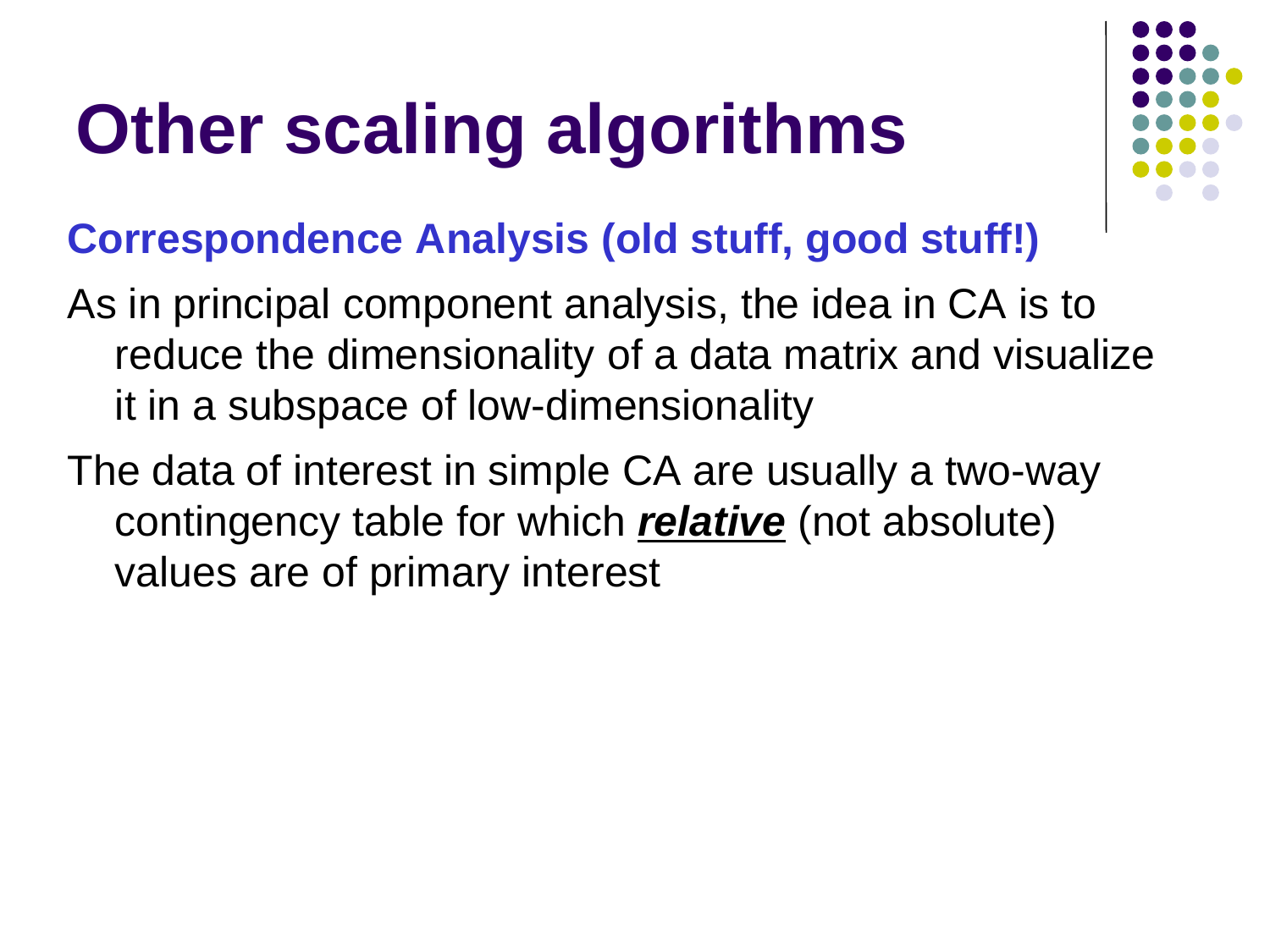

#### **Correspondence Analysis (old stuff, good stuff!)**

The issue on "relative emphasis" makes (political) sense!

Budge (2001) lays out the basic assumptions of the saliency theory of party competition. According to his theory "policy differences between parties consist of contrasting emphases on different policy areas (thus, one party often mentions taxes, another benefits)"

That is, it is only the "**relative emphasis**" of one word over another that signals position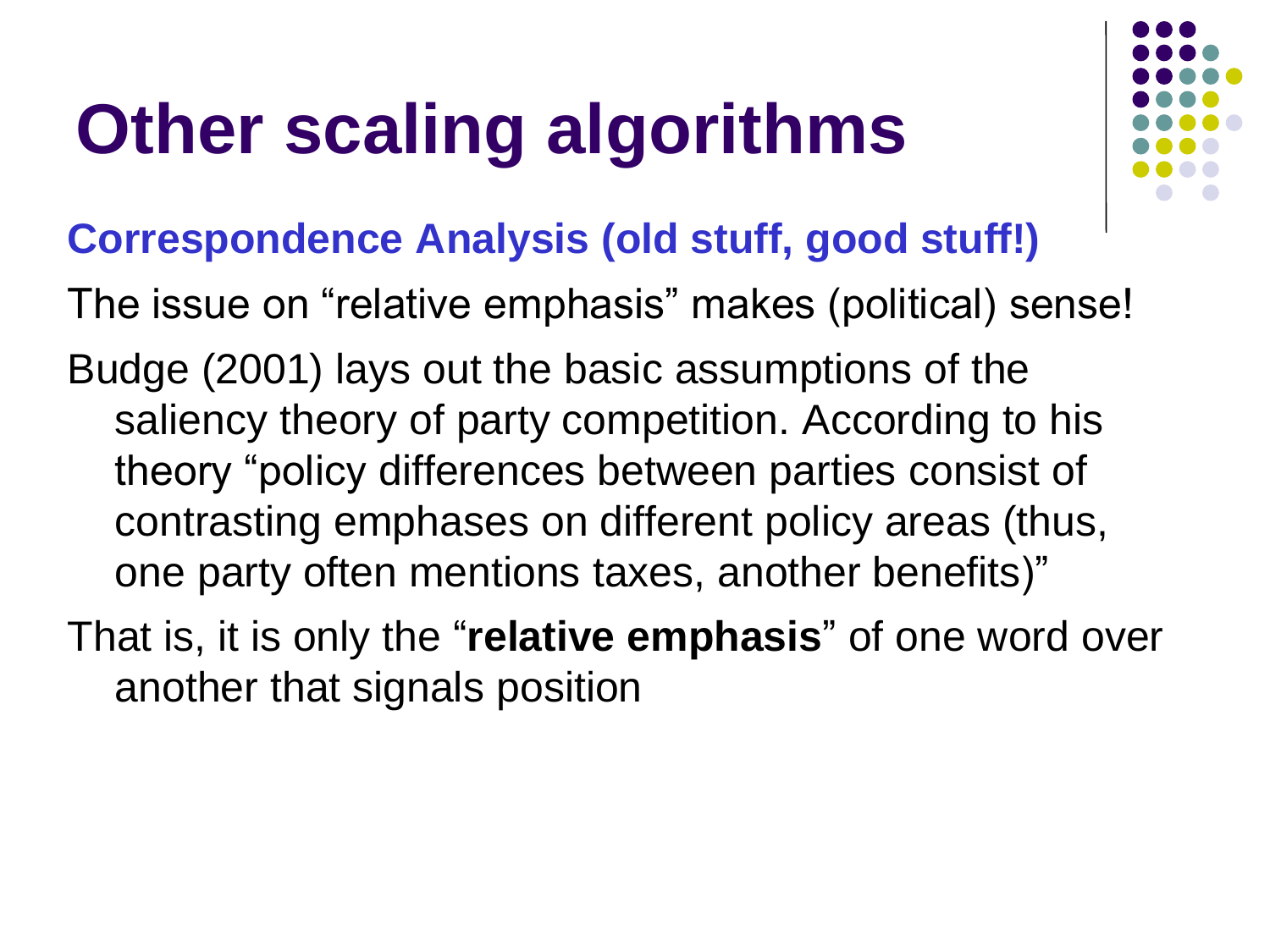

#### **Correspondence Analysis (old stuff, good stuff!)**

- Lowe (2008; 2016) shows that CA provides an approximation to a Poisson ideal point model for text data (i.e., Wordfish!)
- In most applications it does **not make much difference**  which model is used; however, it has been found that Wordfish is **more robust** when a single document is **very different** than the others, which happens not infrequently in political documents

So why do we bother to CA after all if we have Wordfish?!?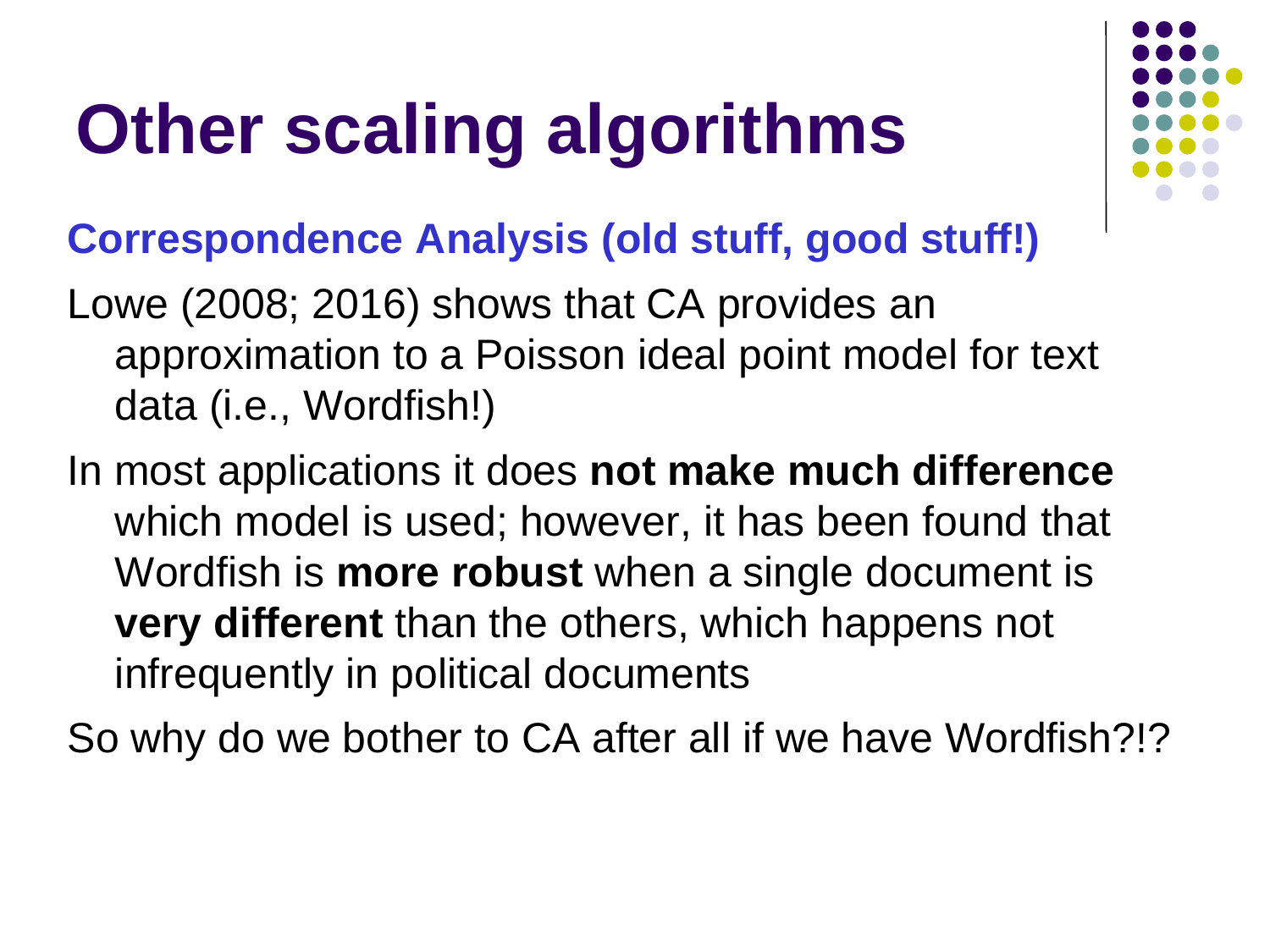

### **Correspondence Analysis (old stuff, good stuff!) The advantages of CA**:

- $\checkmark$  You can use it as a diagnostic tool to understand if 1dimensional world is a good approximation of the informatiotion included in your data, or not. Remember that via Wordfish you can get only 1 dimension
- $\checkmark$  You can easily estimate a 2-dimensional world

### **The limits of CA**:

- $\checkmark$  no uncertainty estimation
- $\checkmark$  validating the latent space extracted it more tricky than Wordfish